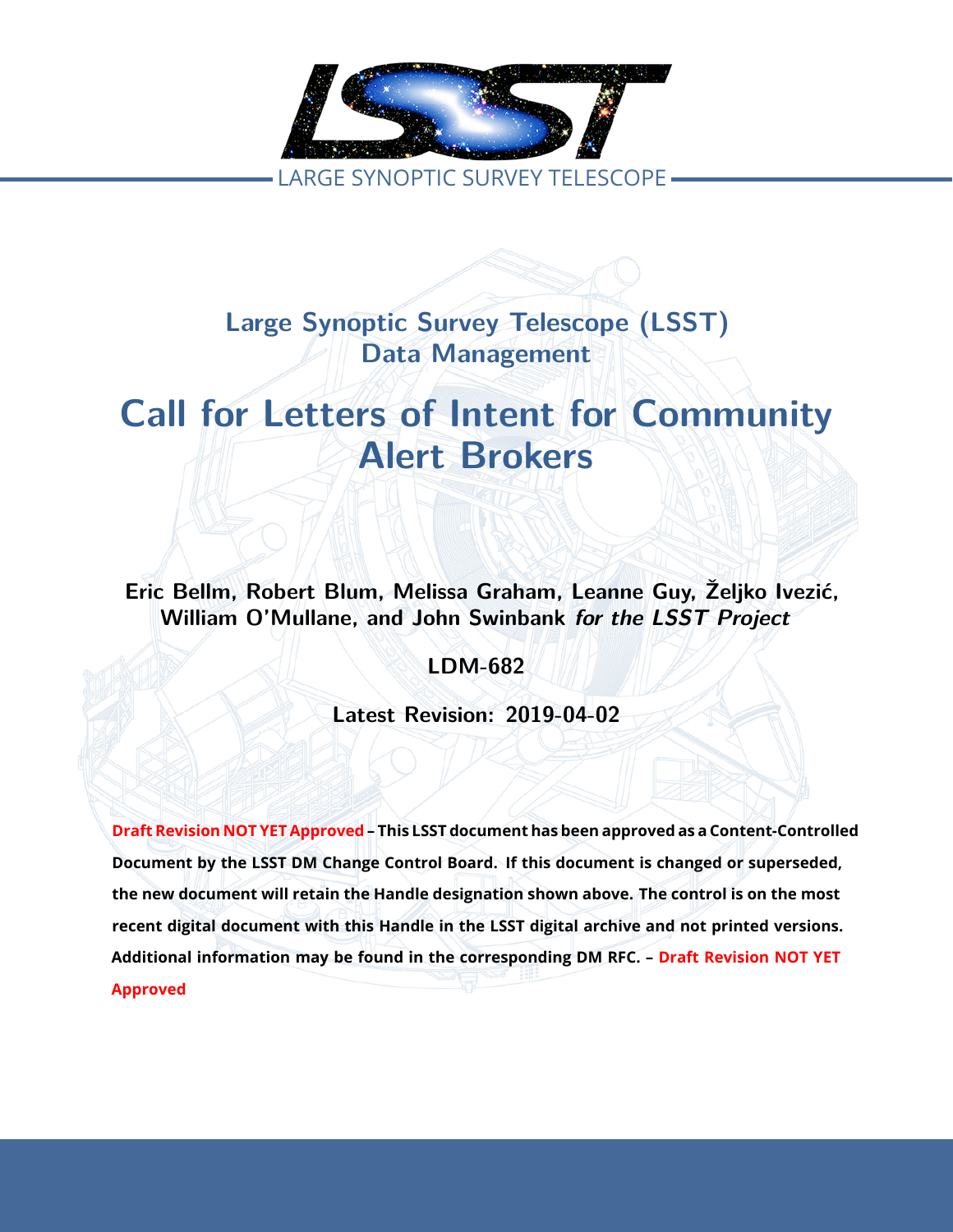

# **Abstract**

A major product of the nightly processing of LSST images is a world-public stream of alerts from transient, variable, and moving sources. Science users may access these alerts through third-party community brokers, which will receive the LSST alerts, add scientific value, and redistribute them to the scientific community.

This document is a call for Letters of Intent (LOIs) to propose a community broker, as described in "Plans and Policies for LSST Alert Distribution" [\[LDM-612\]](#page-6-0).

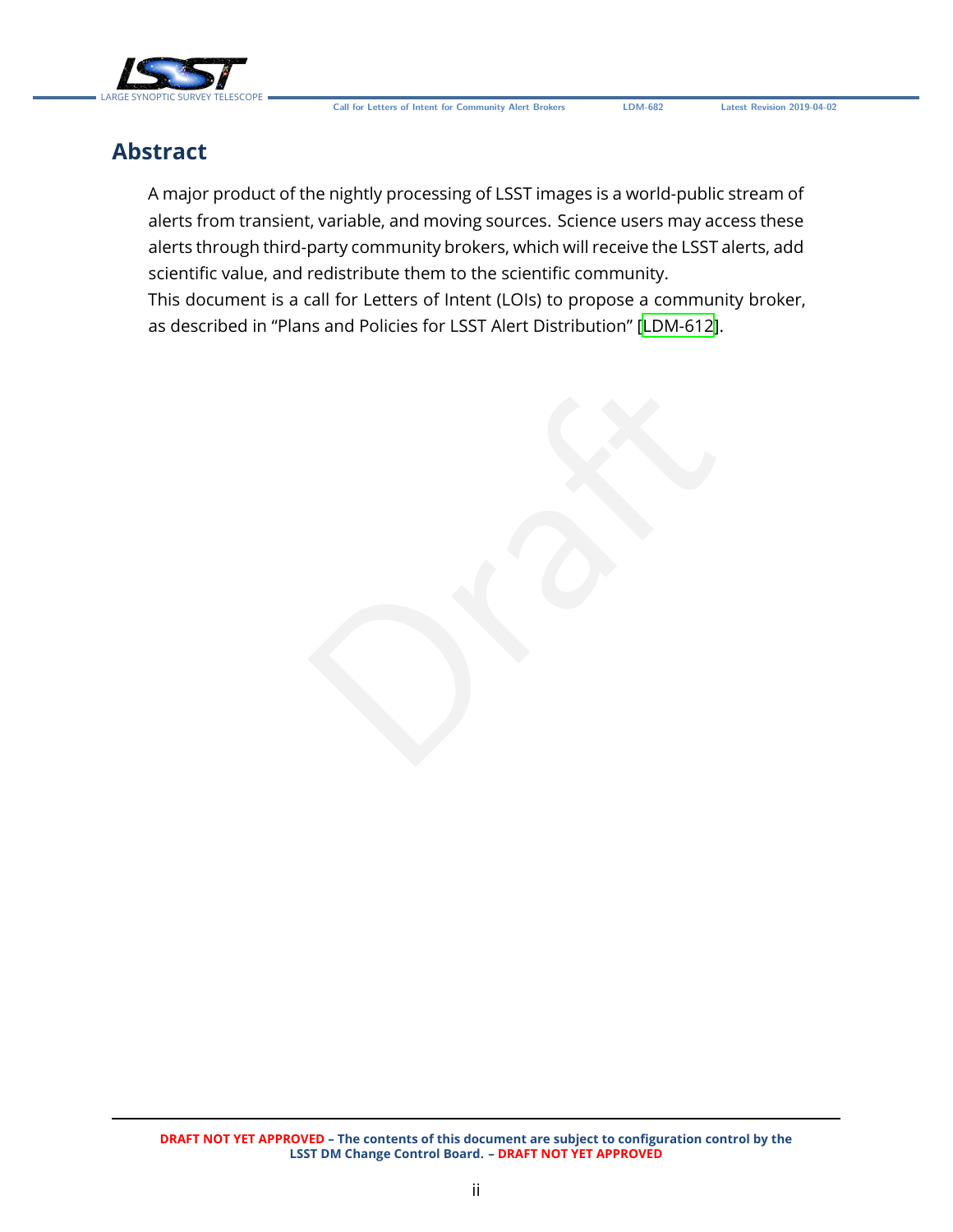

**Call for Letters of Intent for Community Alert Brokers LDM-682 Latest Revision 2019-04-02**

# **Change Record**

| <b>Version</b> | Date       | <b>Description</b>              | Owner name   |
|----------------|------------|---------------------------------|--------------|
|                | 2019-01-17 | Initial draft version           | Eric Bellm   |
|                | 2019-02-20 | First issue approved in RFC-574 | <b>DMCCB</b> |

#### *Document curator:* E. Bellm

Draft *Document source location:* <https://github.com/lsst/LDM-682> *Version from source repository:* df90c8d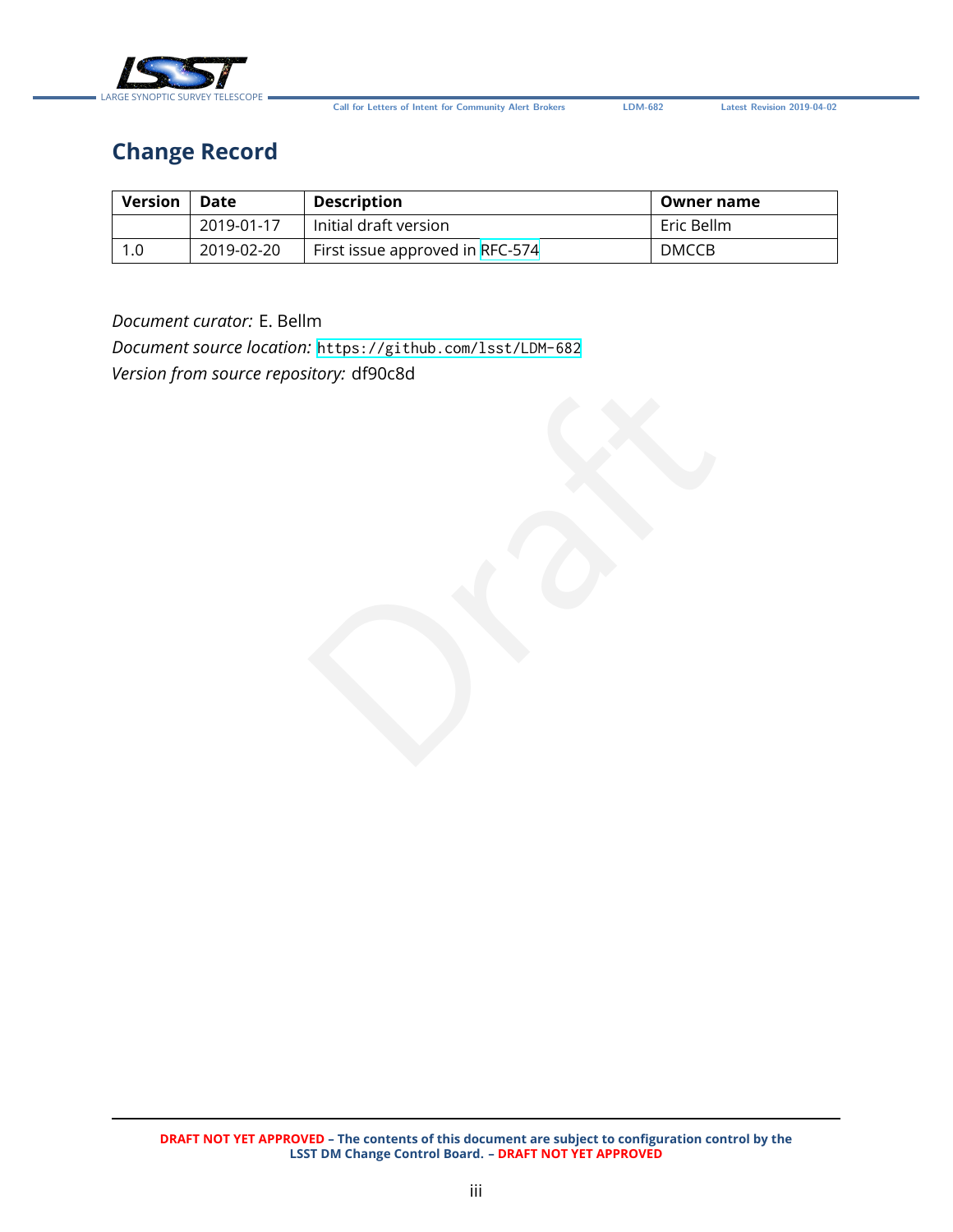

**Call for Letters of Intent for Community Alert Brokers LDM-682 Latest Revision 2019-04-02**

# **Contents**

| 1 Process                               |              |
|-----------------------------------------|--------------|
| 2 LOI Guidelines                        |              |
|                                         |              |
|                                         | -1           |
|                                         |              |
|                                         |              |
|                                         | 2            |
| 3 Broker Workshop                       | $\mathbf{2}$ |
| <b>4 Selection Process and Timeline</b> | 2            |
|                                         |              |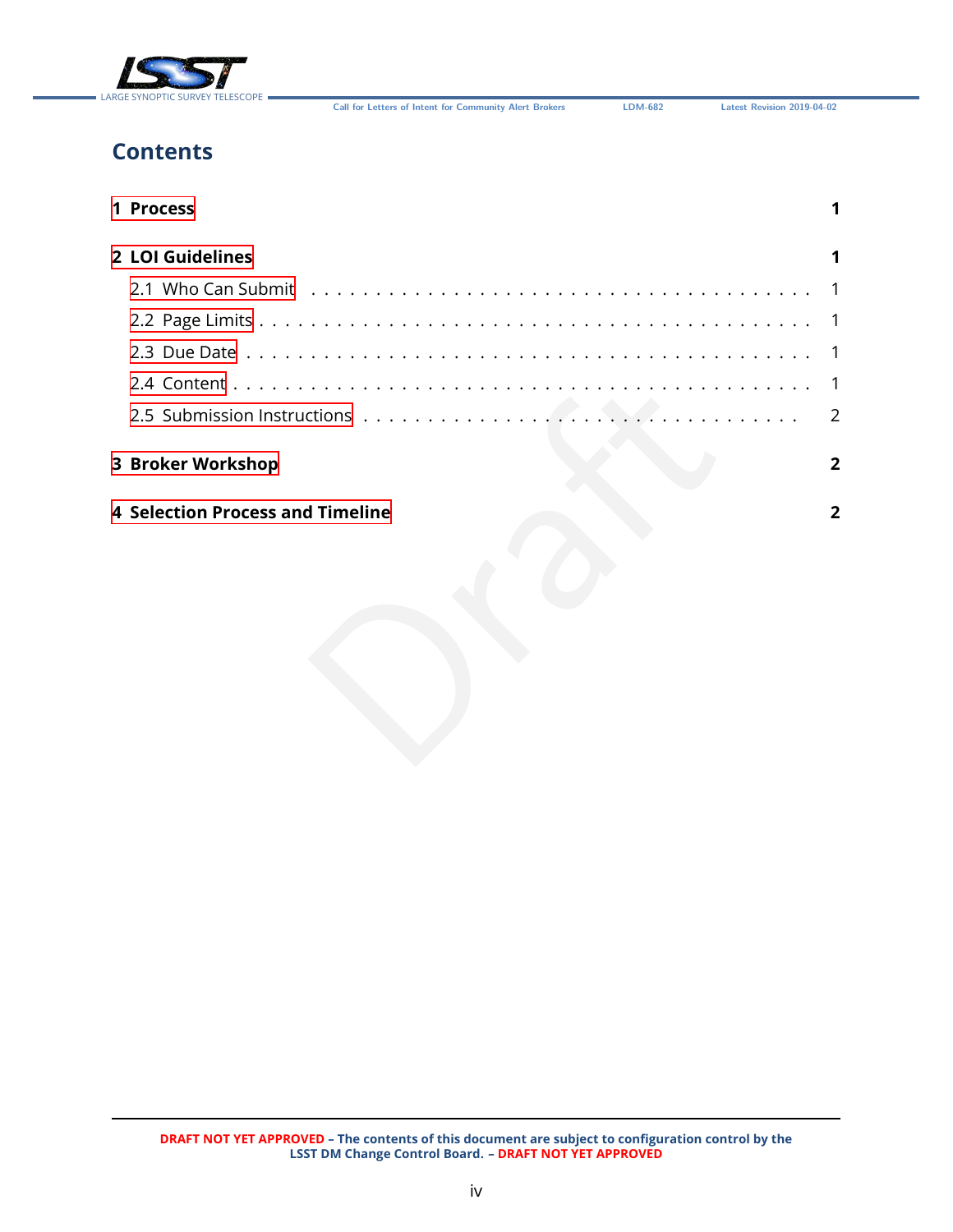

# **Call for Letters of Intent for Community Alert Brokers**

# <span id="page-4-0"></span>**1 Process**

The broker selection process will have two stages: an initial open call for LOIs from all interested parties (described in this document), and a subsequent full proposal call solicited from invited LOI writers. This two-stage process ensures those writing full proposals have a reasonable chance at selection and provides an opportunity for early feedback. An invitation to submit a full proposal may also be valuable to proposers in obtaining relevant funding. No financial support is available from the LSST Project.

# <span id="page-4-2"></span><span id="page-4-1"></span>**2 LOI Guidelines**

#### **2.1 Who Can Submit**

Individuals at any institution (academic or non-academic) worldwide may submit an LOI. Submission is open to all, regardless of whether or not an individual holds LSST data rights.

#### <span id="page-4-3"></span>**2.2 Page Limits**

Draft LOIs should be no more than four pages, with standard margins and font sizes. A ETFX template is available at [https://github.com/lsst/LDM-682/blob/master/LOI\\_submission\\_template.](https://github.com/lsst/LDM-682/blob/master/LOI_submission_template.tex) [tex](https://github.com/lsst/LDM-682/blob/master/LOI_submission_template.tex) .

#### <span id="page-4-4"></span>**2.3 Due Date**

For full consideration, LOIs should be submitted by May 15, 2019. Submission of an LOI is required in order to be invited to submit a full proposal.

#### <span id="page-4-5"></span>**2.4 Content**

Proposers are encouraged to read [LDM-612](#page-6-0): Plans and Policies for LSST Alert Distribution, in preparing their proposal. The LOI should address briefly the following items:

• Scientific goals of the proposed broker system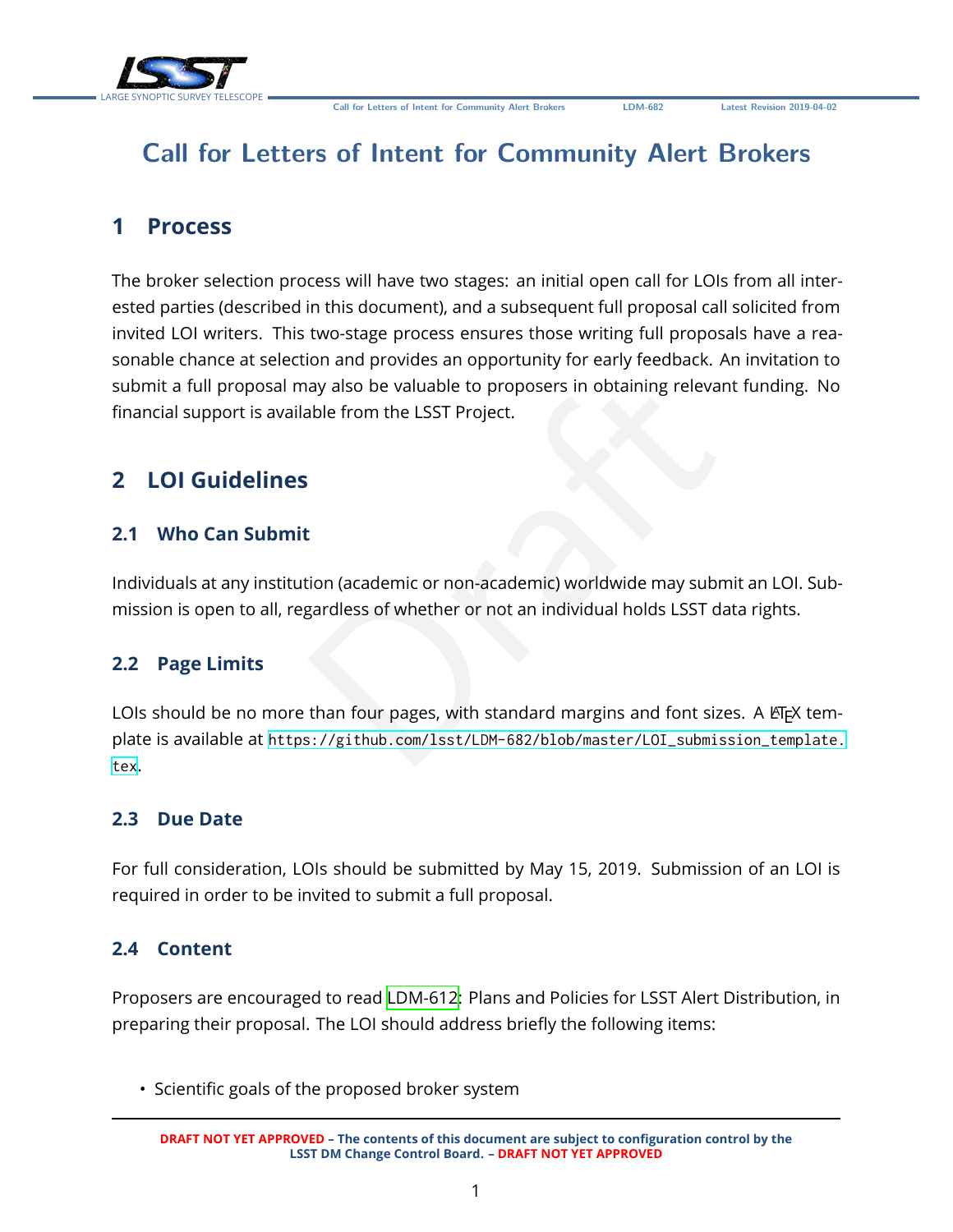

**Call for Letters of Intent for Community Alert Brokers LDM-682 Latest Revision 2019-04-02**

- Anticipated data products & services
- Envisioned technical implementation
- Management Plan
- Description of proposing team
- Relevant experience

The ET<sub>E</sub>X template provides a handful of prompts for each section.

#### **2.5 Submission Instructions**

Please submit LOIs as PDF documents to <lsst-community-brokers@lists.lsst.org> .

#### <span id="page-5-1"></span>**3 Broker Workshop**

<span id="page-5-0"></span>es a handful of prompts for each section.<br>
PF documents to 1sst-community-brokers@lists.1sst.org<br> **1OP**<br>
ed to attend a workshop in Seattle June 19–21, 2019.<br>
ogether LSST Project personnel, representatives of the L<br>
oseer LOI submitters are invited to attend a workshop in Seattle June 19–21, 2019. This technical workshop will bring together LSST Project personnel, representatives of the LSST Science Collaborations, and proposers of community brokers. Topics of discussion will include LSSTbroker interfaces, architecture and technology choices, the broker selection process, policy issues, science use cases and expectations, and development progress from precursor surveys. More information is available at <https://project.lsst.org/meetings/cbw/>.

### <span id="page-5-2"></span>**4 Selection Process and Timeline**

It is understood that proposed brokers may be in formative stages at the time of this call. Please refer to [LDM-612](#page-6-0) §4.5–4.6 for evaluation criteria and procedures.

We anticipate notifying invited LOI writers in August 2019. As described in [LDM-612](#page-6-0) we expect to issue the call for full proposals to invited teams in Q4 2019, with an anticipated due date in Q2 2020.

**DRAFT NOT YET APPROVED – The contents of this document are subject to configuration control by the LSST DM Change Control Board. – DRAFT NOT YET APPROVED**